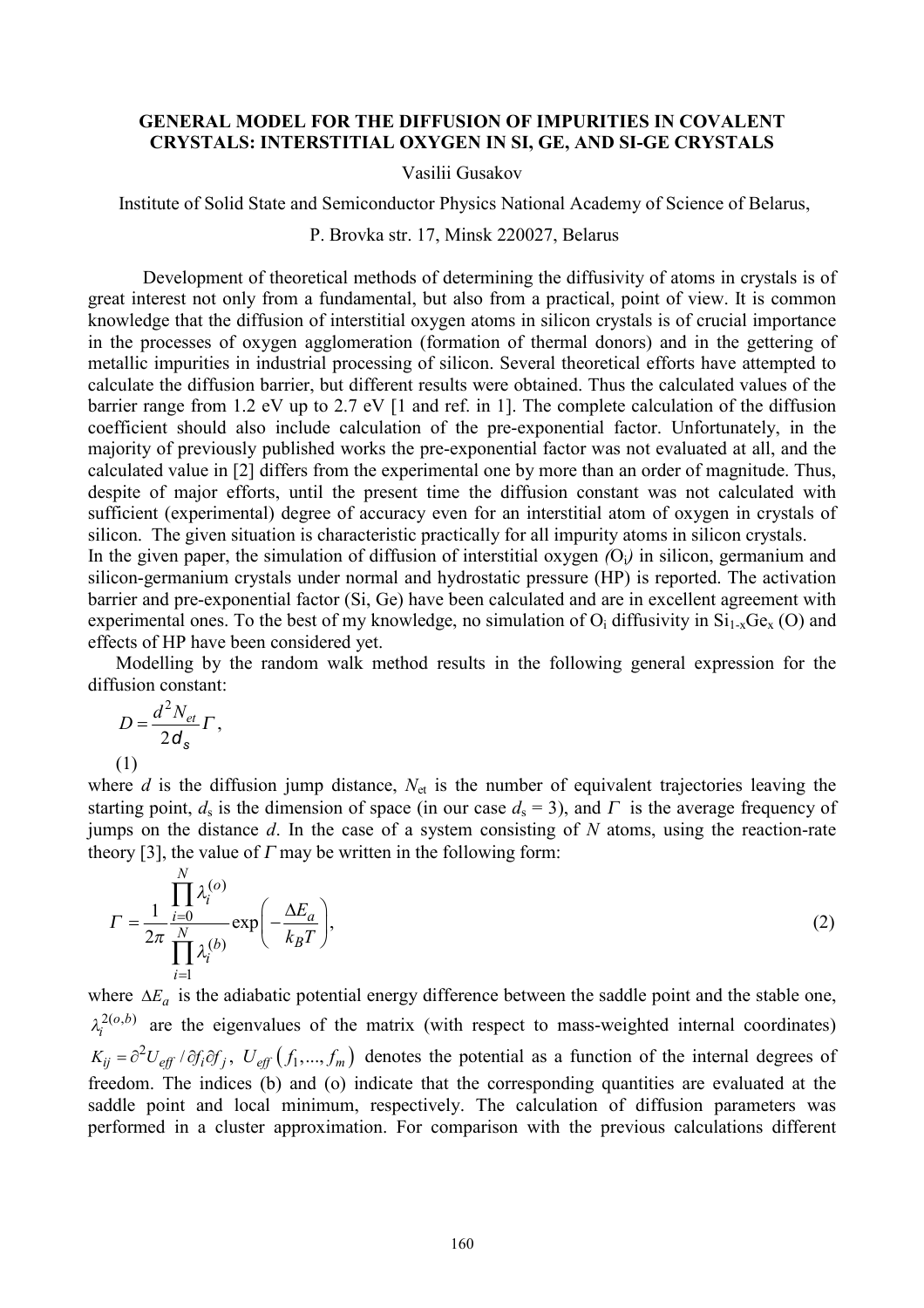methods such as empirical potential (MM2), semiempirical (AM1, PM3, PM5) and ab-initio (RHF, LDA) have been used for the calculation of the cluster total energy The calculated value of the potential barrier for the rotation of O<sub>i</sub> around Si-Si axis equals  $\Delta E_{\varphi} \le 20$  meV (PM5). As  $\Delta E_{\varphi}$  is much less than  $k_B T$  (at diffusion temperatures) an interstitial oxygen atom jumps on any of six nearest Si-Si bonds and, hence, in Eq. 1 the parameters  $N_{e\bar{t}}= 6$  and  $d=1.9$  Å. In the course of transition of  $O_i$  atom from one equilibrium configuration to another the breaking of old and formation of new covalent Si-O bonds takes place. The process of reconfiguration of an electronic subsystem will occur in the case when oxygen and neighboring silicon atoms owing to thermal fluctuations get in the region of configuration space G (bounded by the critical surface  $S_G$ ) where the electronic reconfiguration leads to lowering of the crystal total energy. It is clear that for the given position of the oxygen atom there are many configurations of silicon atoms for which the electronic reconfiguration can occur but all of these configurations differ in the total energy of a crystal. Since the diffusion constant exponentially depends on the diffusion barrier Eq. 2 we should pick the minimal value of  $\Delta E_a = \min[E_{cl}(S_G) - E_{cl}(O)],$  where  $E_{cl}(S_G)$  and  $\Delta E_{cl}(O)$  are the total cluster energy on the surface  $S_G$  and in local minimum O (equilibrium  $O_i$  configuration), respectively. Recently [1] I revealed an important fact for understanding of the diffusion process.  $E_{cl}(S_G)$  and hence  $\Delta E_a$  depends on the number of the silicon atoms (*n*) nearest to O<sub>i</sub> involved in the minimization of the cluster total energy and essentially all  $O<sub>i</sub>$  atoms overcome the diffusion barrier when only *three* nearest Si atoms are in the optimum configuration, and the diffusion parameters should be calculated for the given reconfiguration (Fig. 1). For this case the following values of the diffusion barrier  $\Delta E_a = 2.59 - 2.60$  eV (PM5 method of calculation) have been obtained. Calculated value of the pre-exponential factor equals  $D_0 = 0.28 - 0.30$  cm<sup>2</sup> s<sup>-1</sup>. On Fig. 2 one can see the excellent agreement between the calculated and experimental temperature dependences of the diffusion coefficient in all temperature range  $T=350 - 1200$  °C. Being based on the procedure described above, the diffusion coefficient of interstitial oxygen in germanium crystals has been calculated also. Calculated values of the activation energy  $\Delta E_a$  (Ge) = 2.05 eV and preexponential factor  $D_0$  (Ge) = 0.39 cm<sup>2</sup> s<sup>-1</sup> are in excellent agreement with experimental ones  $\Delta E$  $\epsilon_{exp}(Ge) = 2.076 \text{ eV}$ ,  $D_{exp}(Ge) = 0.4 \text{ cm}^2 \text{ s}^{-1}$  [5]. High hydrostatic pressure (compression) has been found to enhance strongly the oxygen agglomeration at elevated temperatures [6-9]. The origin of this unusual phenomenon has been under debate and remains open. Effective extension of a crystal lattice is observed for the  $Si_{1-x}Ge_x$  crystals. Investigations of  $Si_{1-x}Ge_x$ :(O) crystals have reviled the suppression of generation of thermal donors [11,12]. At the same time in  $Si_{1-x}Ge_{x}:(O)$  crystals the decrease of the activation energy of the relaxation of stress-induced dichroism of the 9 micron band in  $Si<sub>1-x</sub>Ge<sub>x</sub>$  crystals has been observed [12]. Calculations have revealed that hydrostatic pressure (compression) leads to a lowering the diffusion barrier  $\Delta E_a(P)$  and in the whole investigated interval of pressures  $(P \le 80 \text{ kbar})$  is described well by the following expression:  $\Delta E_a(P)/\Delta E_a(0) = 1 - \gamma P$ , where  $\gamma = 1.69 \times 10^{-3}$  kbar<sup>-1</sup>, *P* is the hydrostatic pressure in kbar. The calculated pressure dependence of the  $O_i$  diffusivity (without any adjustable parameters) corresponds well to an enhanced growth of the oxygen-related thermal donors (TDs) observed experimentally [8] (Fig. 2). Extension of a crystalline lattice leads to linear increase of a diffusion barrier and the following relation  $\square_a \square E_a$ (compression)=  $\square_a \square E_a$ (extension) is valid in the investigated interval of variation of lattice constants (see Fig. 3). The given behavior can be explained as follows. Extension (compression) of a crystalline lattice tends to increase (decrease) a distance between initial and saddle points of a diffusion trajectory and hence increases (decreases) value of deformation of covalent Si-O bonds, and consequently a diffusion barrier. But situation is more complicated in the case of  $Si_{1-x}Ge_x(0)$ . Really, I have simulated a diffusion barrier when an